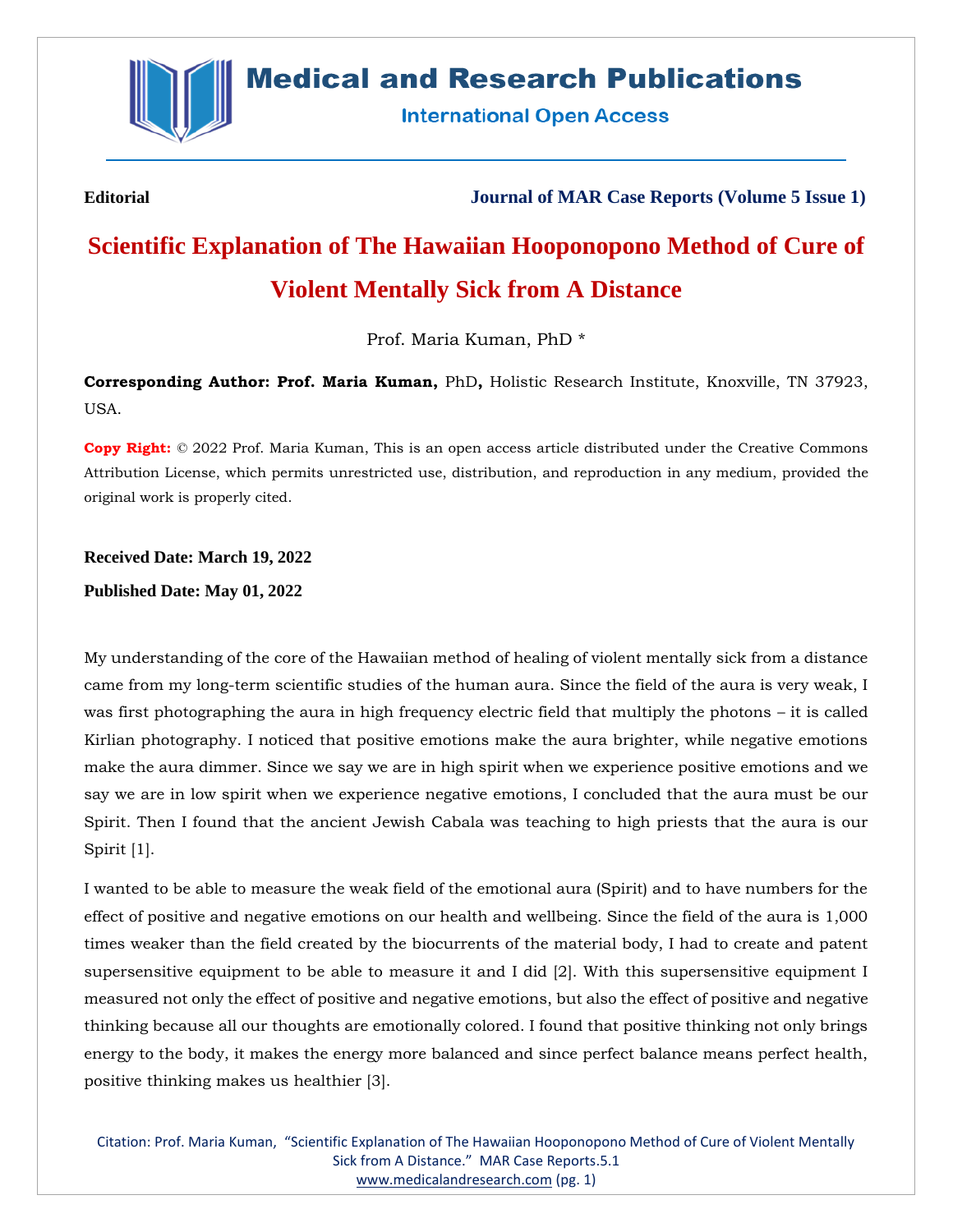I found that negative thinking not only drains energy from the body, it makes the energy more unbalanced because the genetically inherited weak organ drops in energy maximum. This is in perfect agreement with the studies of the Father of Stress, Selye, who studied stress for 40 years and found that distress (negative stress) makes the genetically inherited organ sick. My measurements proved that not only negative emotions, just negative thinking is enough of negative stress to make the genetically inherited weak organ sick [3]. Let us summarize, positive thinking brings energy balance and since perfect balance means perfect health, positive thinking makes us healthier. Negative thinking, just as any negative stress (distress), with time leads to a disease of the genetically inherited weak organ [3].

The strongest positive emotion is Love. The HeartMath Institute in California found that people meditating on love have more harmonic waves in their heart ECG and their brain EEG [4], which mean that love brings harmony. I measured the chakras of my schizophrenic student during psychic crisis (described in article [5]) and found chaos or full lack of harmony. (Chakras are the alternating vortices (spinning clockwise) and anti-vortices (spinning counterclockwise) of the nonlinear electromagnetic field (NEMF) of the aura – "chakra" means "spinning wheal" in Sanskrit). By channeling Love to my schizophrenic student, I was able to bring her chakras back to harmony, which brought her back to norm.

If Love can bring back the harmony to the Souls of mentally sick people (Soul is the unity of body and Spirit), we could easily explain the fact that during the convention of Yogi in Atlanta when 200 people meditated on Love, the crime rates dropped down to zero. This means that the people that did the crimes were out of mental balance and the meditation of 200 Yogi on love restored their mental balance, which is in full agreement with the Hawaiian hooponopono method of cure of violent mentally sick patients from a distance by sending them love [6].

Based on my life-long-study of the aura (Spirit) (and the Quantum Computer in the Subconscious working with the waves of the Spirit), I can offer full scientific explanation of how the hooponopono method works. But to explain this, I first need to explain how I came up with the idea that we must have a Quantum Computer in the Subconscious. Hypnotists discovered that their hypnotized patients with sleeping conscious could calculate many thousands of times faster, which meant that we must have in the Subconscious a more powerful computer than our conscious computer. Since the emotional brain is in the Subconscious and our Spirit is emotional, obviously everything related to the emotional Spirit was put in the Subconscious to give us freedom of choice to believe or not that we are material body and Spirit that comes from the Creator God.

Since we are not consciously aware how our organs function, they must be ruled and regulated from the Subconscious. From acupuncture we know that all our organs are holographically represented on the surface of the skin at 5 different places – on the ears, the palms, the feet, the eyes, and the tongue. And the acupuncturists know that they can treat the points of the sick organ on any of these holographic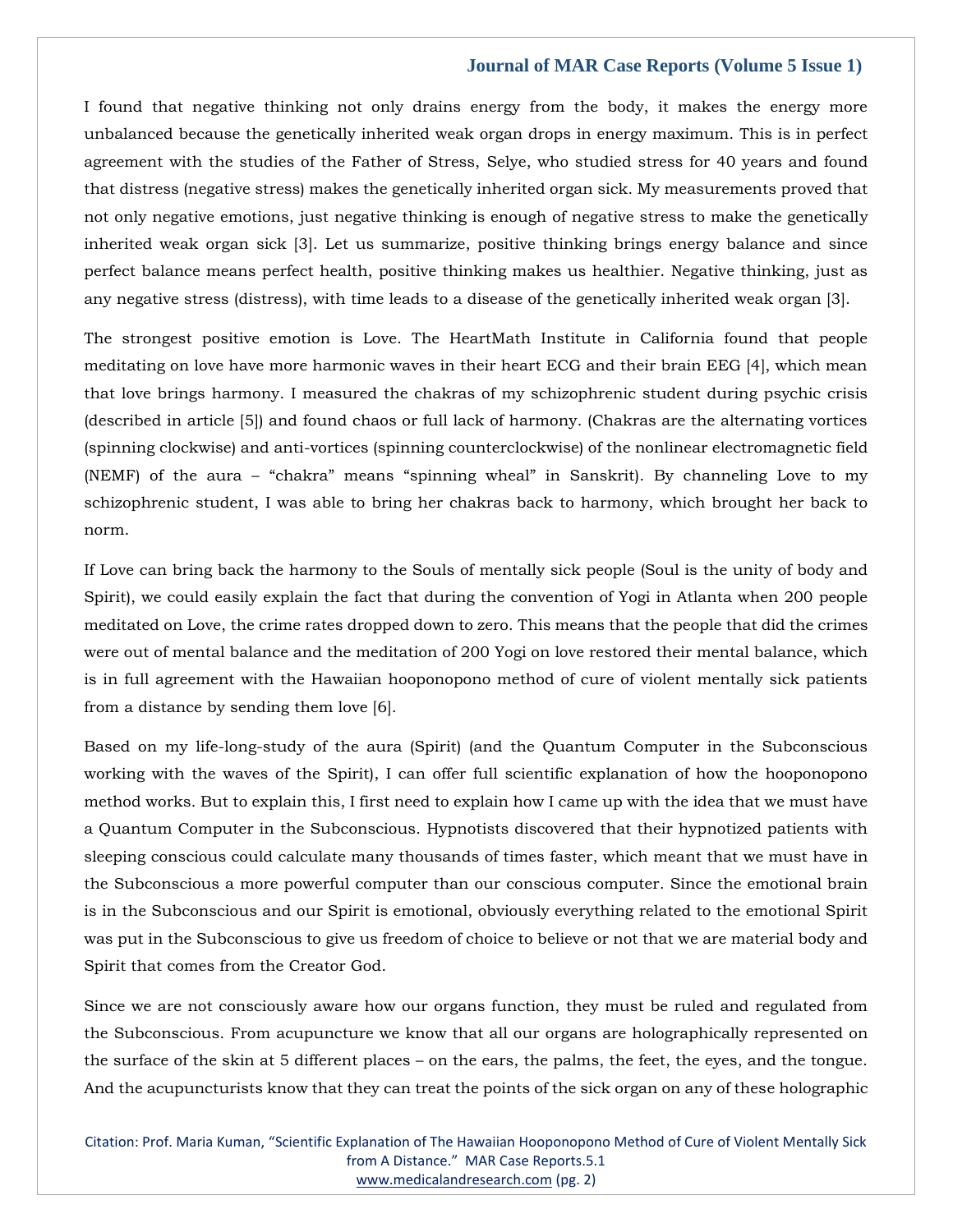representations with equal success. Since holographic images are created only with laser light, obviously the functioning of our organs is ruled by light. Is this the light of our aura? ("Aura" means "light") [1]. If the aura (light) rules the functioning of our organs, then the fact that our aura is emotional would explain the modulation of the functioning of our organs by emotions.

If the waves of our emotional aura (light) rule and regulate the functioning of our organs from the Subconscious, and hypnotists first discovered that we must have a powerful computer in the Subconscious because hypnotized people calculate much faster, both the fast calculations and the ruling of our organs must be done by the same powerful computer. Since this powerful computer operates with the waves of our aura (light), it must be a Quantum Computer. Since this Quantum Computer works with the waves of the emotional Spirit, the access the Quantum Computer must be emotional and it is. Our full intuitive creativity is a state of emotional ecstasy because it is a product of the powerful Quantum Computer, which operates with the waves of the emotional Spirit.

As I explained in my article [7], full intuitive creativity is a synchronous work of the Quantum Computer of the Subconscious and the Digital Computer of the Conscious working at the same level of overexcitement.

#### Super-conscious

#### Subconscious Conscious

Amazingly, the book [6] describing the Hawaiian hooponopono method of healing of the violent mentally sick from a distance by sending them love, has the same triangle. This means that the healing is done at synchronous over-excitement of the Conscious Digital Computer and the Subconscious Quantum Computer. "Ponopono'' means "harmony" – "hoo-ponopono" means "restored harmony". Now, let's go back to my measurements of the effect of positive and negative emotions or even just positive or negative thinking on our health and wellbeing. Positive emotions or just positive thinking increase the aura energy (seen as light) and restore the energy balance making the whole body to work in harmony. Negative emotions or just negative thinking not only lower the energy, which is seen as darkness on MRI images of the brain and darkness in their emotional aura, it also destroys the energy balance and the harmony.

Our doctors found out that the people with darkness in the middle of the brain on MRI images are the people predisposed to addiction. However, the doctors never figured it out that the dominant negative thinking of these individuals caused this darkness. The brain of these people is so darkened by their dominant negative thinking, that they need exciting substances like narcotics or alcohol to lighten their dark brain so that they can feel normal. The measured by me chaotic field (NEMF) of my schizophrenic student D. [5] meant lost harmony or balance. This was because she felt that her father must not have loved her to commit suicide when she was a teenager [5]. This painful negative thinking created deep

Citation: Prof. Maria Kuman, "Scientific Explanation of The Hawaiian Hooponopono Method of Cure of Violent Mentally Sick from A Distance." MAR Case Reports.5.1 [www.medicalandresearch.com](http://www.medicalandresearch.com/) (pg. 3)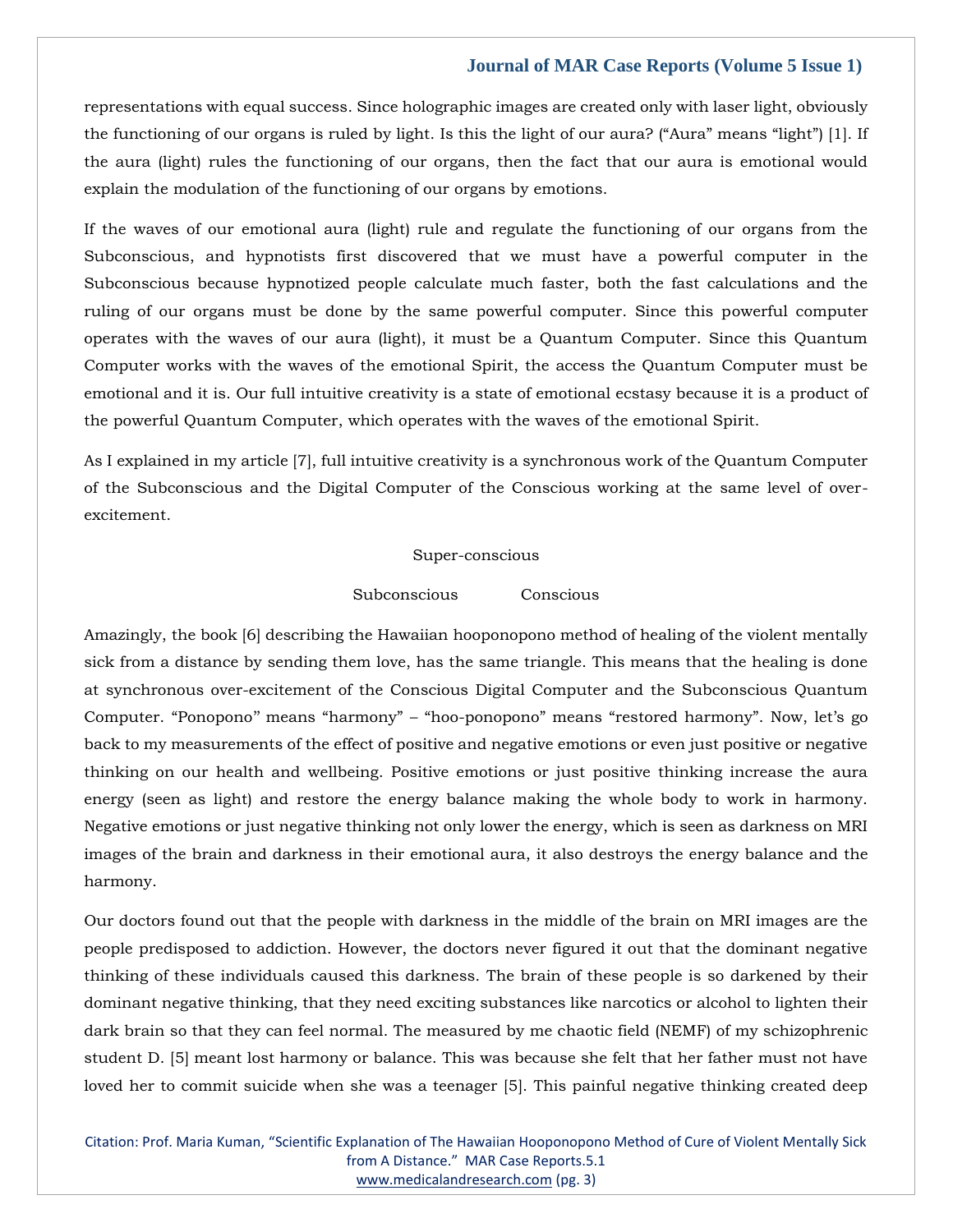dark rove in her memory, which manifested as schizophrenia - her emotional harmony was completely destroyed.

Then, we should not be surprised that channeling Love to her brain darkened by the emotional trauma brought light to it and restored the harmony of her soul (soul is the unity of body and Spirit). In the same way, channeling Love from a distance to the violent mentally sick in Hawaii restored the harmony in their Souls destroyed by emotional traumas. The channeled Love to them was light, which filled the dark roves created by their negative emotional traumas or just persistent dominant negative thinking, and brought back the harmony. However, to be able to heal the mentally sick, the person needs to have high level of consciousness (super-consciousness – see the above triangle), which involves simultaneous work of the Conscious and the Subconscious at the same level of over-excitement. At this level of superconsciousness the person feels connected to the whole Universe and its Creator. Then he can do the miracles, which the Creator can do, by using the power of the Quantum Computer that the Creator gave him.

The Quantum Computer is the biggest gift of the Creator Hu- to –man, which made us Humans, but to be able to access and use the powerful Quantum Computer in the Subconscious, the person needs to be spiritual. As we grow spiritually, the frequency of our aura (Spirit) NEMF grows, our emotionality grows, and our abilities to access and use the Quantum Computer (which works with the waves of the emotional Spirit) grows. This would allows us to heal the sick and mentally sick, revive the dead, foresee the future and see the past, see the auras of the people, which would allow us to see their spiritual and intellectual level, as well as their type of personality, etc. But how to grow spiritually and gain access to the powerful Quantum Computer? Jesus came to Earth to teach us how to spiritually grow: Love one another, love your neighbor, love your enemy, forgive, and help others – it is that simple.

#### **References**

1. M. [Kuman, Let There Be Light, Health and Happiness Books, 2021.](https://www.google.com/search?q=let+there+be+light&oq=Let+There+Be+Light&aqs=chrome.0.0i512l4j46i512j0i512l2j46i512j0i512l2.483j0j4&sourceid=chrome&ie=UTF-8)

2. M. Kuman, Measuring Reiki Healing – [Mystery, Placebo, or Real Energy Healing, Acupuncture and](https://www.google.com/search?q=Measuring+Reiki+Healing+%E2%80%93+Mystery%2C+Placebo%2C+or+Real+Energy+Healing%2C+Acupuncture+and+Electro-Therapeutic+Research%2C+&sxsrf=APq-WBuL4mgiXmIsFDq3Ecfl8zvbvXT5Dw%3A1651050059494&ei=SwZpYuPfHc7Dz7sP_5O8iA4&ved=0ahUKEwijsbXi8LP3AhXO4XMBHf8JD-EQ4dUDCA4&oq=Measuring+Reiki+Healing+%E2%80%93+Mystery%2C+Placebo%2C+or+Real+Energy+Healing%2C+Acupuncture+and+Electro-Therapeutic+Research%2C+&gs_lcp=Cgdnd3Mtd2l6EAwyBwgjEOoCECcyBwgjEOoCECcyBwgjEOoCECcyBwgjEOoCECcyBwgjEOoCECcyBwgjEOoCECcyBwgjEOoCECcyBwgjEOoCECcyBwgjEOoCECcyBwgjEOoCECdKBAhBGABKBAhGGABQlgNYlgNg_ghoAXABeACAAQCIAQCSAQCYAQCgAQGgAQKwAQrAAQE&sclient=gws-wiz)  [Electro-Therapeutic Research, 42 \(3-4\) 2017.](https://www.google.com/search?q=Measuring+Reiki+Healing+%E2%80%93+Mystery%2C+Placebo%2C+or+Real+Energy+Healing%2C+Acupuncture+and+Electro-Therapeutic+Research%2C+&sxsrf=APq-WBuL4mgiXmIsFDq3Ecfl8zvbvXT5Dw%3A1651050059494&ei=SwZpYuPfHc7Dz7sP_5O8iA4&ved=0ahUKEwijsbXi8LP3AhXO4XMBHf8JD-EQ4dUDCA4&oq=Measuring+Reiki+Healing+%E2%80%93+Mystery%2C+Placebo%2C+or+Real+Energy+Healing%2C+Acupuncture+and+Electro-Therapeutic+Research%2C+&gs_lcp=Cgdnd3Mtd2l6EAwyBwgjEOoCECcyBwgjEOoCECcyBwgjEOoCECcyBwgjEOoCECcyBwgjEOoCECcyBwgjEOoCECcyBwgjEOoCECcyBwgjEOoCECcyBwgjEOoCECcyBwgjEOoCECdKBAhBGABKBAhGGABQlgNYlgNg_ghoAXABeACAAQCIAQCSAQCYAQCgAQGgAQKwAQrAAQE&sclient=gws-wiz)

3. M. Kuman, The Key to Health and Happiness – [Not Only Is It Important What You Eat and Drink, It](https://www.google.com/search?q=The+Key+to+Health+and+Happiness+%E2%80%93+Not+Only+Is+It+Important+What+You+Eat+and+Drink%2C+It+Is+Equally+Important+What+You+Think%2C+Current+Trends+in+Biomedical+Engineering+and+Biosciences&sxsrf=APq-WBtpYHrIlF7MgWlIA_aNumT-NQfDnw%3A1651050084697&ei=ZAZpYsaYKuLA3LUP4pWLmAo&ved=0ahUKEwjG2rfu8LP3AhViILcAHeLKAqMQ4dUDCA4&oq=The+Key+to+Health+and+Happiness+%E2%80%93+Not+Only+Is+It+Important+What+You+Eat+and+Drink%2C+It+Is+Equally+Important+What+You+Think%2C+Current+Trends+in+Biomedical+Engineering+and+Biosciences&gs_lcp=Cgdnd3Mtd2l6EAwyBwgjEOoCECcyBwgjEOoCECcyBwgjEOoCECcyBwgjEOoCECcyBwgjEOoCECcyBwgjEOoCECcyBwgjEOoCECcyBwgjEOoCECcyBwgjEOoCECcyBwgjEOoCECdKBAhBGABKBAhGGABQ3QJY3QJgywdoAXABeACAAQCIAQCSAQCYAQCgAQGgAQKwAQrAAQE&sclient=gws-wiz)  [Is Equally Important What You Think, Current Trends in Biomedical Engineering and Biosciences, 18](https://www.google.com/search?q=The+Key+to+Health+and+Happiness+%E2%80%93+Not+Only+Is+It+Important+What+You+Eat+and+Drink%2C+It+Is+Equally+Important+What+You+Think%2C+Current+Trends+in+Biomedical+Engineering+and+Biosciences&sxsrf=APq-WBtpYHrIlF7MgWlIA_aNumT-NQfDnw%3A1651050084697&ei=ZAZpYsaYKuLA3LUP4pWLmAo&ved=0ahUKEwjG2rfu8LP3AhViILcAHeLKAqMQ4dUDCA4&oq=The+Key+to+Health+and+Happiness+%E2%80%93+Not+Only+Is+It+Important+What+You+Eat+and+Drink%2C+It+Is+Equally+Important+What+You+Think%2C+Current+Trends+in+Biomedical+Engineering+and+Biosciences&gs_lcp=Cgdnd3Mtd2l6EAwyBwgjEOoCECcyBwgjEOoCECcyBwgjEOoCECcyBwgjEOoCECcyBwgjEOoCECcyBwgjEOoCECcyBwgjEOoCECcyBwgjEOoCECcyBwgjEOoCECcyBwgjEOoCECdKBAhBGABKBAhGGABQ3QJY3QJgywdoAXABeACAAQCIAQCSAQCYAQCgAQGgAQKwAQrAAQE&sclient=gws-wiz)  [\(1\) 2019.](https://www.google.com/search?q=The+Key+to+Health+and+Happiness+%E2%80%93+Not+Only+Is+It+Important+What+You+Eat+and+Drink%2C+It+Is+Equally+Important+What+You+Think%2C+Current+Trends+in+Biomedical+Engineering+and+Biosciences&sxsrf=APq-WBtpYHrIlF7MgWlIA_aNumT-NQfDnw%3A1651050084697&ei=ZAZpYsaYKuLA3LUP4pWLmAo&ved=0ahUKEwjG2rfu8LP3AhViILcAHeLKAqMQ4dUDCA4&oq=The+Key+to+Health+and+Happiness+%E2%80%93+Not+Only+Is+It+Important+What+You+Eat+and+Drink%2C+It+Is+Equally+Important+What+You+Think%2C+Current+Trends+in+Biomedical+Engineering+and+Biosciences&gs_lcp=Cgdnd3Mtd2l6EAwyBwgjEOoCECcyBwgjEOoCECcyBwgjEOoCECcyBwgjEOoCECcyBwgjEOoCECcyBwgjEOoCECcyBwgjEOoCECcyBwgjEOoCECcyBwgjEOoCECcyBwgjEOoCECdKBAhBGABKBAhGGABQ3QJY3QJgywdoAXABeACAAQCIAQCSAQCYAQCgAQGgAQKwAQrAAQE&sclient=gws-wiz)

4. [www.HeartMath.com](file:///C:/Users/Arief%20Mahimudh/Desktop/April/CR/4.%20www.HeartMath.com)

5. [M. Kuman, The Harmony \(Order\) Perceive as Health and Disharmony \(Chaos\) Perceive as Disease of](https://www.google.com/search?q=The+Harmony+%28Order%29+Perceive+as+Health+and+Disharmony+%28Chaos%29+Perceive+as+Disease+of+Living+Beings&sxsrf=APq-WBs1CylT1A01GOpGPJuTNp5RkvYwjQ%3A1651050114105&ei=ggZpYr6PBsPB3LUP5aS94AY&ved=0ahUKEwi-2Lr88LP3AhXDILcAHWVSD2wQ4dUDCA4&oq=The+Harmony+%28Order%29+Perceive+as+Health+and+Disharmony+%28Chaos%29+Perceive+as+Disease+of+Living+Beings&gs_lcp=Cgdnd3Mtd2l6EAw6BwgjEOoCECdKBAhBGABKBAhGGABQ1QJY1QJg4AZoAXAAeACAAWyIAWySAQMwLjGYAQCgAQGgAQKwAQrAAQE&sclient=gws-wiz)  [Living Beings, 2022.](https://www.google.com/search?q=The+Harmony+%28Order%29+Perceive+as+Health+and+Disharmony+%28Chaos%29+Perceive+as+Disease+of+Living+Beings&sxsrf=APq-WBs1CylT1A01GOpGPJuTNp5RkvYwjQ%3A1651050114105&ei=ggZpYr6PBsPB3LUP5aS94AY&ved=0ahUKEwi-2Lr88LP3AhXDILcAHWVSD2wQ4dUDCA4&oq=The+Harmony+%28Order%29+Perceive+as+Health+and+Disharmony+%28Chaos%29+Perceive+as+Disease+of+Living+Beings&gs_lcp=Cgdnd3Mtd2l6EAw6BwgjEOoCECdKBAhBGABKBAhGGABQ1QJY1QJg4AZoAXAAeACAAWyIAWySAQMwLjGYAQCgAQGgAQKwAQrAAQE&sclient=gws-wiz)

Citation: Prof. Maria Kuman, "Scientific Explanation of The Hawaiian Hooponopono Method of Cure of Violent Mentally Sick from A Distance." MAR Case Reports.5.1 [www.medicalandresearch.com](http://www.medicalandresearch.com/) (pg. 4)